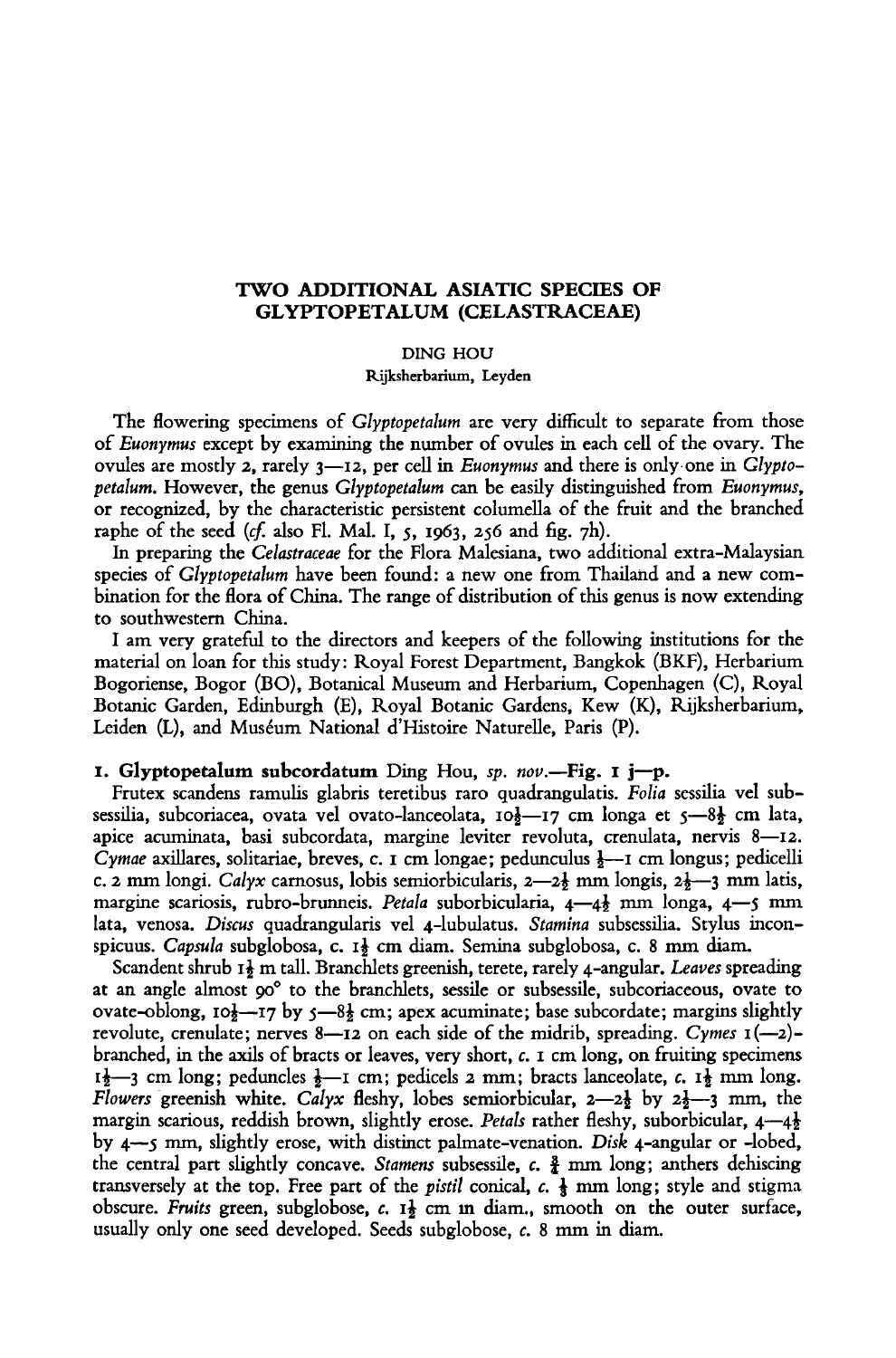

1376). Esquirol 4007, g-h Cavalerie 3353, j & p Kai Larsen 9065, k-o Kostermans  $\overline{\text{Ding}}$  Hou — j. Habit,  $\times$   $\frac{1}{2}$ , k. young flower with petals removed,  $\times$  5; 1. longitudinal section of a mature flower,  $\times$  5; m. petal,  $\times$  5; n. anther,  $\times$  15; o. young fruit,  $\times$  2 $\frac{1}{2}$ ; p. seed: lateral, apical and basal views showing the branched raphe,  $\times$  1 (a–f & i Esquirol 4007, g–h Cavalerie 3353, j & p Kai Larsen 9065, k–0 Kos G. subcordatum Fig. 1. Glyptopetalum feddei (Lévl.) Ding Hou — a. Habit,  $\times$   $\frac{1}{2}$ ; b. flower with petals removed,  $\times$  5; c. ditto in logitudinal section,  $\times$  5; d. petal,  $\times$  5; e. dehiscent anther,  $\times$  15; f. young anther,  $\times$  15; g. dehiscent columella,  $\times$   $\frac{1}{2}$ , h. seed,  $\times$  1; i. floral diagram. — G. subcordatum Ding Hou — j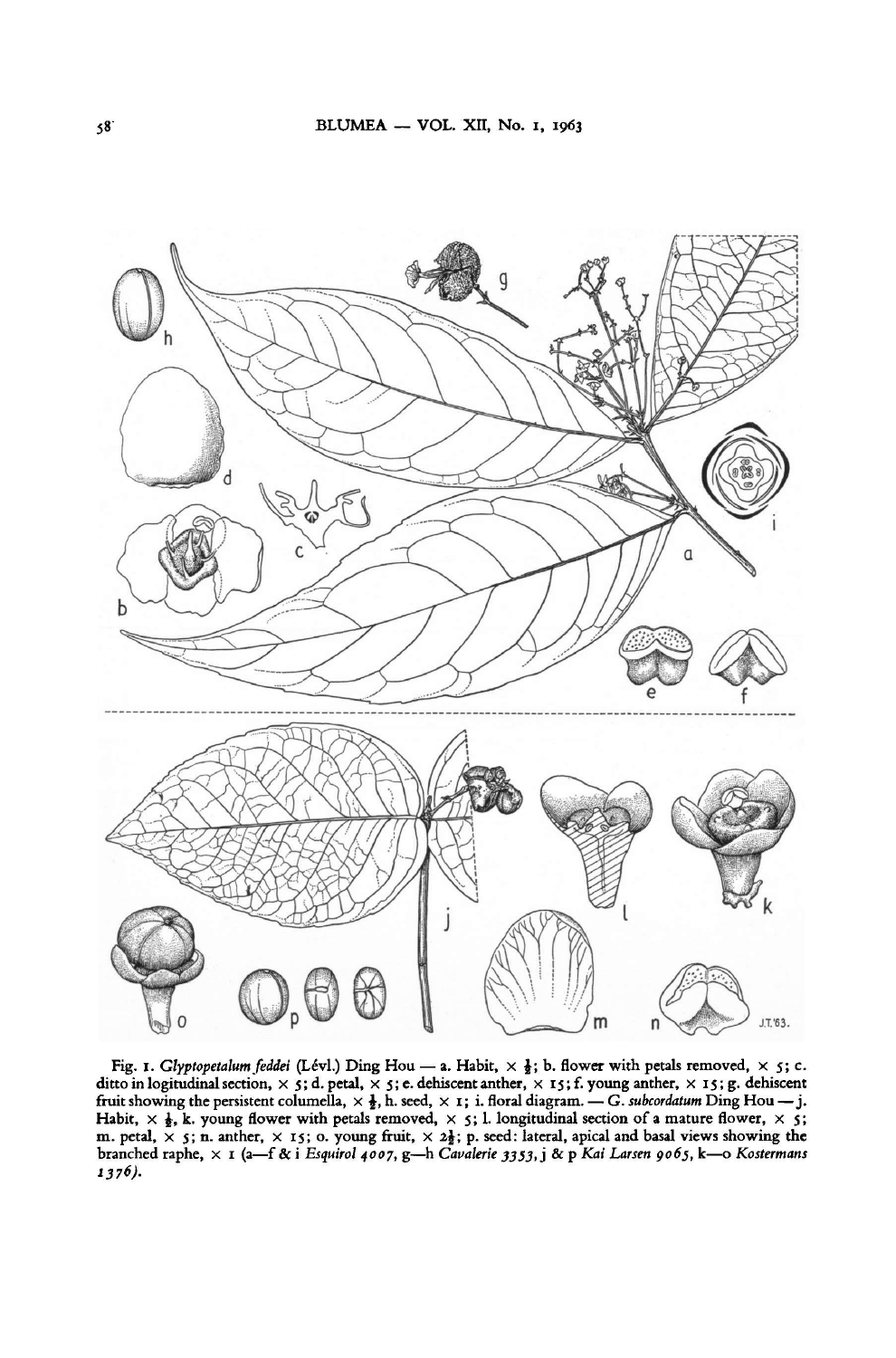THAILAND. Kin Sayok, about 120 km northwest of Kanburi, mixed forest, alt. 100-150 m, Kostermans 1376 (type, L; dupl. in BO); Sai Yok, dry limestone hill, alt. 250 m, Kai Larsen 9055 (C, L); Huey Menam Not, on limestone outcrops dominant, alt. 200 m, Kai Larsen 9063 (C).

There is a specimen which was collected by Kostermans at Kin Sayok, Thailand, in 1946, bearing <sup>a</sup> few flowers and very young fruits. It belongs to Glyptopetalum. Based on literature, it is quite closely related to Euonymus sootepensis Craib (Kew Bull. 1912, 148). Recently while determing the collections of Celastraceae from Thailand made by the Danish Expedition, I was so glad to see two additional specimens as cited above, similar to that of Kostermans, bearing mature fruits and seeds.

I have the type and two other specimens, all in flowers, of Euonymus sootepensis on loan from the Kew Herbarium: Thailand. Chiengmai, Kerr 1835 (type), Sørensen, Ka Larsen & Hansen 3079 (also in C), and Mûang Kawng, Kerr 5522. This species is a true Euonymus. In addition to the two pendulous ovules per cell, this species can be distinguished from G. subcordatum by the leaves which are chartaceous, broad-ovate or -elliptic, elliptic, or rarely suborbicular  $(3-8\frac{1}{2}$  by  $2\frac{1}{3}$  cm) and by the stamens being inserted on the margin of the disk.

G. subcordatum can be easily distinguished from other species of Glyptopetalum even just by the characteristic leaves which are sessile or subsessile, coriaceous, ovate to ovateoblong and subcordate at the base.

2. Glyptopetalum feddei (Levi.) Ding Hou, comb. nov.—Euonymus feddei Levi, in Fedde, Rep. <sup>13</sup> (1914) 260; Loes. Ber. Deut. Bot. Ges. <sup>32</sup> (1914) 539; Rehd. J. Am. Arb. 14 (1933) 245; Blakelock, Kew Bull. (1951) 256.—Fig. I a—i.

Branchlets terete. Leaves chartaceous, elliptic- or ovate-oblong, rarely elliptic-lanceolate,  $12$ —22 by  $4$ —7 $\frac{3}{2}$  cm; base cuneate, rarely obtuse; apex acuminate; margins slightly revolute, crenulate; nerves 8—10 on each side of the midrib, obliquely curving upward, elevated on both surfaces, sometimes depressed above; petiole  $c, \frac{1}{2}$  cm. Cymes axillary, dichotomously 1—3-branched,  $2\frac{1}{2}$ — $7\frac{1}{2}$  cm long, sometimes in the axils of small, linear, lanceolate, reduced leaves or bracts (2—7 mm long) on <sup>a</sup> short young shoot and the whole shoot appeared paniculiform; peduncles  $I_{4}^{3}-4_{4}^{3}$  cm; pedicels  $4-7$  mm; bracts triangular,  $I = I_{\frac{1}{2}}$  by  $\frac{1}{2} - \frac{2}{3}$  mm, acuminate, glanduliform on the margin. Flowers greenish. Calyx almost divided to the base, lobes reniform, the outer two c.  $\mathbf{1}$  by 3 mm, the inner two c.  $I_4^3$  by  $3\frac{1}{3}-3\frac{3}{4}$  mm, margin reddish brown when dry, entire, or slightly erose. Petals very broad-ovate or suborbiculate, 4 by 3—4 mm. Disk 4-angular or -lobed, the widest part  $2\frac{1}{2}$ —3 mm, dish-shaped, with a broad-board wider at the angle or lobe. *Stamens c.* 1<sup> $\pm$ </sup> mm long, inserted just within the board opposite the angle or lobe; anthers transversely dehiscent at the top. Free part of the pistil narrowed into <sup>a</sup> terete, slender style c. 1 mm; stigma obscure. Fruits subglobose, c.  $I_{\frac{1}{2}}$  cm in diam., verrucose on the outer surface. Seeds broad-oblong, c.  $1\frac{1}{k}$  by  $\frac{2}{k}$  cm.

CHINA. Kweichow: Lofou, Cavalerie 3333 (isotype, E), 3334 (P); river Tathang (?), Esquirol 4007 (P).

During my visit to the Muséum National d'Histoire Naturelle, Paris, last October, I saw two unnamed, very well preserved Chinese specimens of Celastraceae as cited above. They evidently belong to the same species of *Glyptopetalum*. In the past, A. A. H. Léveillé described so many new genera and species, based on the collections of Esquirol, Cavalerie and other French missionaries, from Kweichow, China. Unfortunately <sup>I</sup> found none of these two specimens being cited in the Celastraceae in Rehder's paper "Notes on the ligneous plants described by Léveillé from eastern Asia" (J. Arn. Arb. 14, 1933, 242—252).